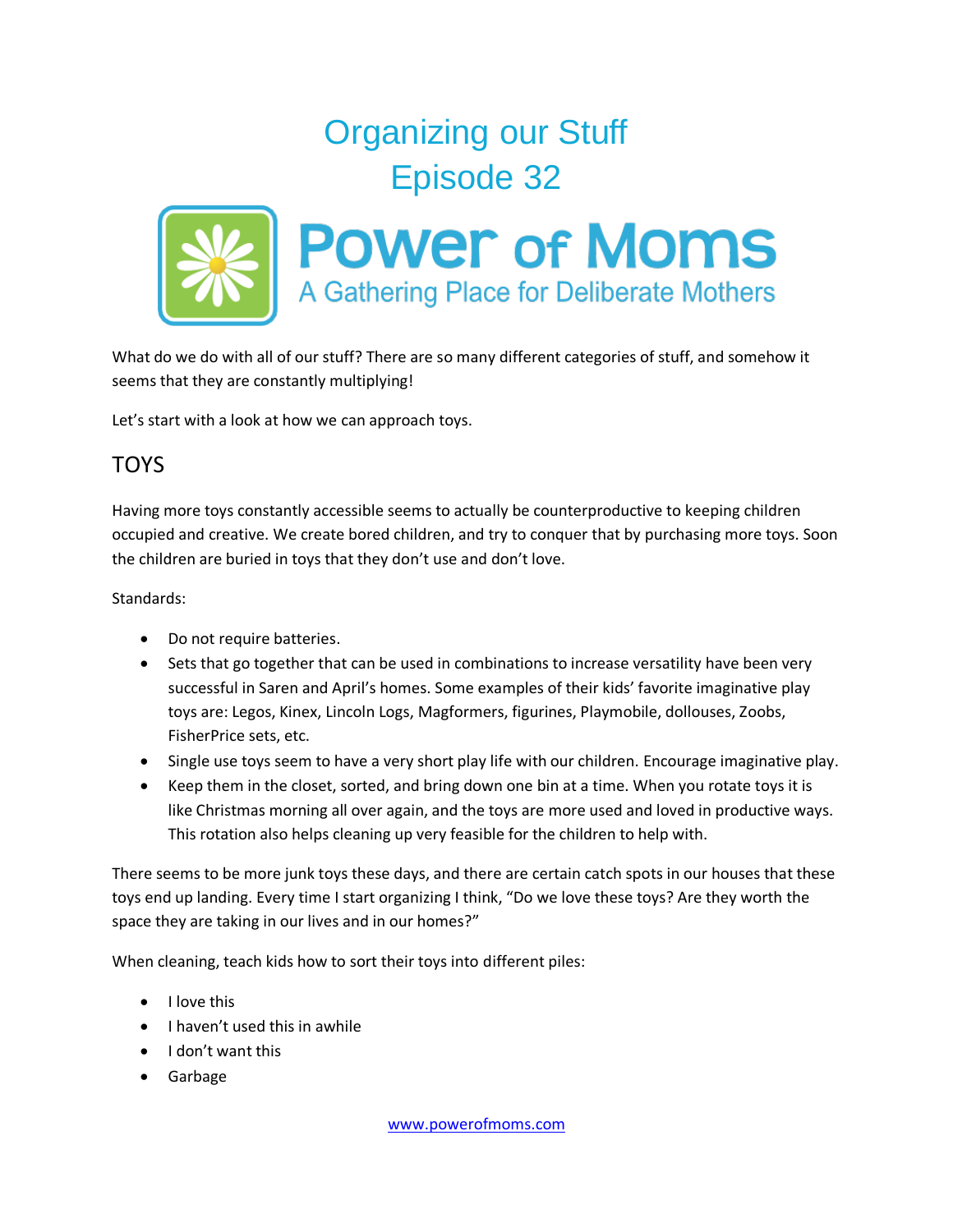See Stuff Control 101 on [www.powerofmoms.com](http://www.powerofmoms.com/) —what do you want to bring into your home?

Think about toys as consumables: We don't have to keep toys forever—when we are buying a toy or game, we should pass old ones along to someone else.

Same principle with clothing

## Clothing

Find regular opportunities to evaluate our stuff. Calendar it if needed—beginning of spring and beginning of fall, for example.

Sorting closets prior to shopping, the 80/20 rule applies to so many different aspects of our lives, getting rid of 80% of our things that we only wear 20% of the time makes our lives so much more streamlined and less cluttered.

Cubby systems work best for Saren, what kind of space do you have?

## Dishes and home furnishings

April has a glass set of dishes for family dinners, and a plastic set that is stored further down.

Extra dish sets, commemorative glasses, etc.

Saren has a set of 16 plates from Ikea in a classic white pattern, and all match and are able to be replaced when they break.

Thick tumbler style glasses seem sturdy enough to be able to withstand most falls and have worked well. When we just need a drink, grab an odd commemorative glass, so that the matching tumblers are available for family meals.

Alice Fulton "It's Here Somewhere" is another great and deeper resource. This podcast is just touching the surface.

We end up accumulating furniture as well, so say goodbye to the unnecessary so that the necessary can speak. Perhaps this principle affects us as deliberate mothers as well—creativity, energy and happiness seem to grow in spaces that are not cluttered. It takes space to live. When you have a lot of stuff you are not only visually feeling impaired, spiritually and emotionally, but you are also physically running into things. Life is not functional there.

Two generations ago the problem was the lack of provisions. In our day, the hyped up consumerism has provided us with the exact opposite problem. This is equally a huge problem. When we have figured out how many shirts, how many toys, how much furniture do we really need, we can have space to live. You will be able to function better. You feel such a lift when things are organized and uncluttered. Think